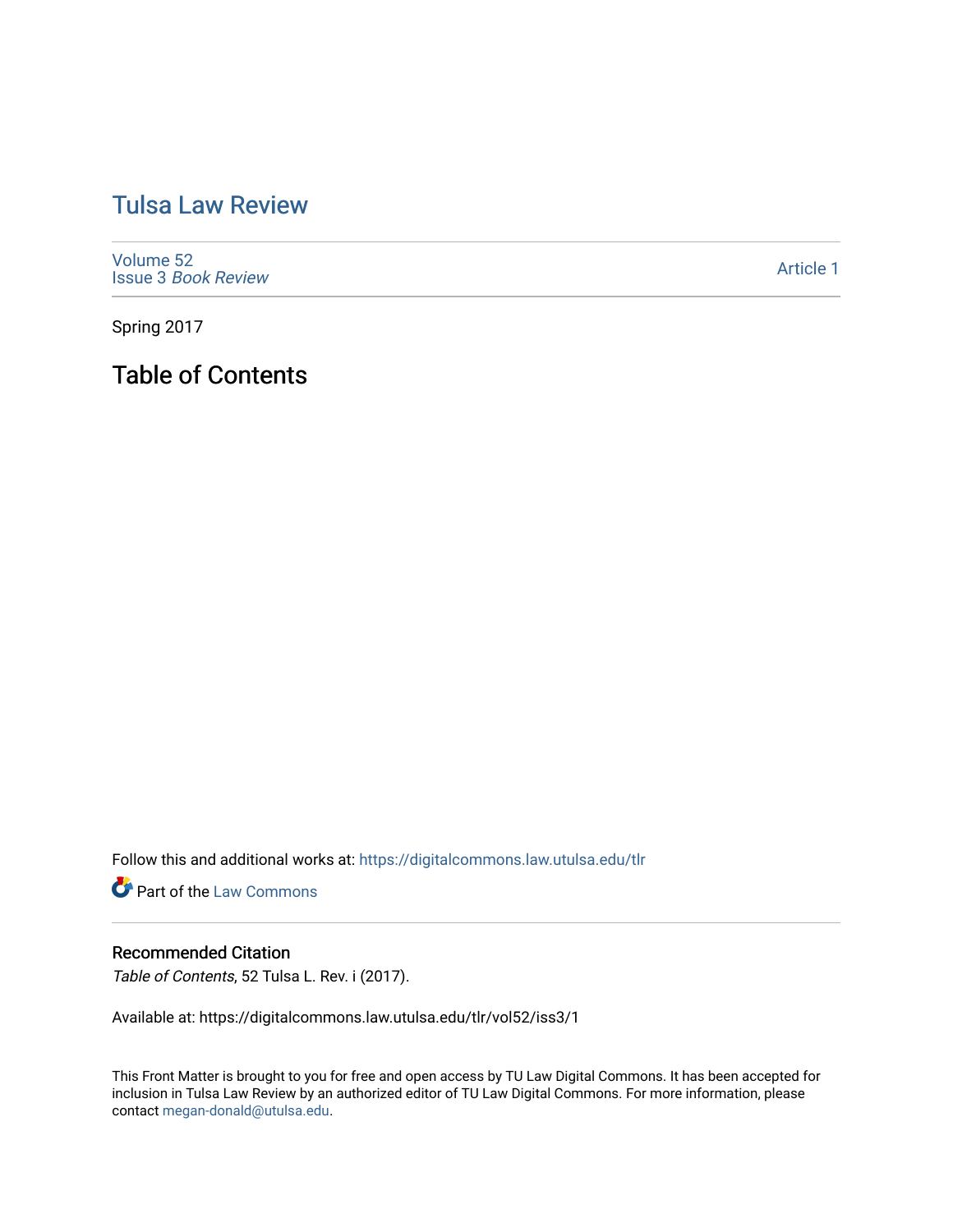TULSA LAW REVIEW et al.: Table of Contents

Volume 52 Spring 2017 Number 3

| Editor's Note                                                                                                                                                                                           | vii |
|---------------------------------------------------------------------------------------------------------------------------------------------------------------------------------------------------------|-----|
| <b>BOOK REVIEW</b>                                                                                                                                                                                      |     |
| Politics and Mythology in the<br>Felice Batlan<br>Early Women's Rights Movement                                                                                                                         | 405 |
| Stories of Society, State, and a<br>Severe Shortage of Scientific Rigor<br>Paul Baumgardner                                                                                                             | 409 |
| Review Essay on Seema Sohi's Echoes of Mutiny and<br>Suzan Shown Harjo's Nation to Nation<br>Kevin Bruyneel                                                                                             | 417 |
| Successes and Failures of Federal Environmental Policy:<br>Reviewing Federal Ecosystem Management<br>and Federal Approaches to<br>Brian W. Jewett & Heather E. Campbell<br><b>Environmental Justice</b> | 427 |
| Transgender Rights Without a Theory of Gender?<br>Paisley Currah                                                                                                                                        | 441 |
| Executive Power: The Springs of Authority<br>Kimberley L. Fletcher<br>and Mandate Rhetoric                                                                                                              | 453 |
| Living Up to and Under Norms<br>Stephen R. Galoob                                                                                                                                                       | 467 |
| Down the Slippery Slope? Does the Fundamental Right<br>to Marry Protect Polygamous Marriage?<br>Evan Gerstmann                                                                                          | 481 |
| Legal Histories of America's<br>Second Revolutionary War (1860-1876)<br>Leslie Friedman Goldstein                                                                                                       | 495 |
| William Haltom<br>Cacophony, Conversation, and Common Sense                                                                                                                                             | 511 |
| Eating in Public: Intellectual Disability<br>and the Capacity for Citizenship<br>Katharina Heyer                                                                                                        | 517 |
| A Post-Capitalist Earth, and Beyond?<br>Chase Hobbs-Morgan                                                                                                                                              | 523 |
| Immigration in Between<br>Robin Jacobson                                                                                                                                                                | 529 |
| Three Policy Paths after Citizens United:<br>Michael J. Malbin<br>A Critical Review Essay                                                                                                               | 537 |

Published by TU Law Digital Commons, 2016